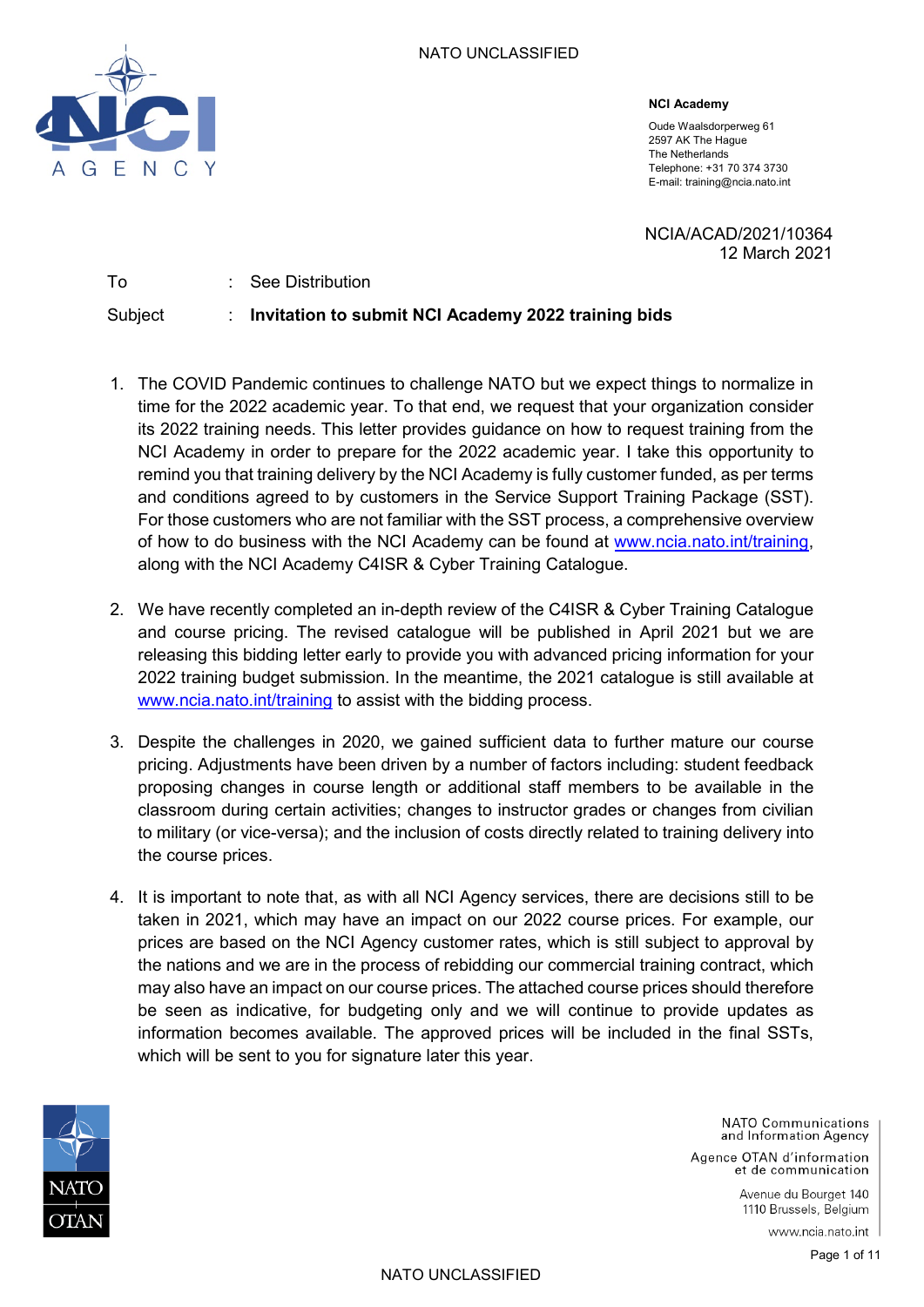

- 5. Following the successful evolution of the bidding process in 2020, we will once again use a pre-configured spreadsheet, which automatically calculates your Rough Order of Magnitude (ROM) costs and ask you to define your requirements per quarter. A separate tab has been provided for our customers in North America to take account of the higher travel cost for courses delivered at customer locations in that region.
- 6. For this year, we have introduced a further refinement of the process and request that customers submit their 2022 training requirements under cover of a Customer Request Form (CRF). This will enable us to start the SST drafting much earlier, with the expectation that most SSTs will be signed by 1 November 2021.
- 7. We appreciate that some customers face staffing challenges later in the year or may not be able to sign their SSTs until their budget is approved, which may only happen in the year of execution. To mitigate against these exceptional circumstances, we request that customers who foresee this situation provide a Letter of Intent (LoI) and justification by 1 November 2021, or, at the latest, a minimum of 8 weeks prior to the start of any training to which the LoI relates. A LoI is a commitment to pay for the SST Management Costs and any training (up to a certain value), which may be delivered in advance of the SST signature. A LoI is also a commitment to sign the SST Package by no later than a specific date (the Commitment Date).
- 8. These adaptations to the bidding process will allow us to finalise the course plan and start training delivery immediately in January 2022 for all customers with signed SSTs or LoIs. The full 2021 Annual Cycle (planning for 2022) is at Annex A and further guidance on Letters of Intent is at Annex B.
- 9. **CRFs with completed spreadsheets should be returned to [demand.management@ncia.nato.int](mailto:demand.management@ncia.nato.int) with copy to [training@ncia.nato.int](mailto:training@ncia.nato.int) by 1 June 2021**. Note that the NCI Agency may require further authorization from the Agency Supervisory Board before providing training services to some non-NATO customers.
- 10. Additionally, this year we seek your feedback to help us prioritise our resources and target the pipeline courses that have most customer interest. An additional tab has been added to the bidding spreadsheet with some of our pipeline courses and a short description. Although we do not have pricing information at this stage, you are invited to give us an indication of your potential interest, should the course become available for delivery.
- 11. Another line of development that has accelerated during the COVID pandemic is the NCI Academy Digitisation Programme to increase the number of courses that can be delivered remotely. Again, we would be grateful for your feedback to help us prioritise. We have added a column in the bidding spreadsheet where you can indicate any courses you would like to see prioritised for remote delivery.
- 12. Having provided on-line engagement opportunities in 2020, we look forward to a return to normality in 2022 and discussing your training requirements and other topics with your training coordinators in person at the NCI Agency's  $5<sup>th</sup>$  Academy Conference (previously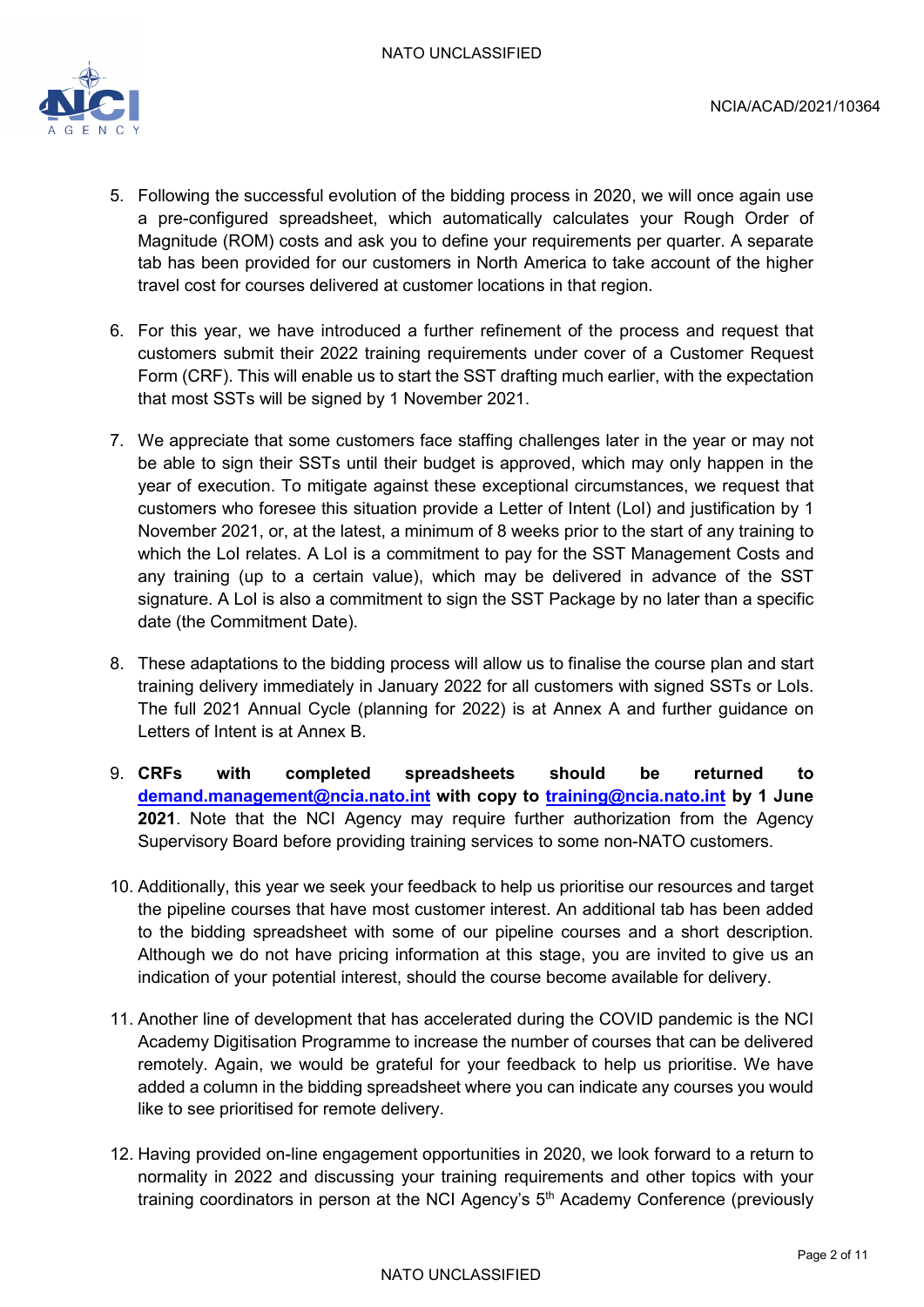

E&T Conference). The Conference is currently scheduled for October 2021 in Oeiras, Portugal. We expect confirmation of dates, invitations and registration details to be available as of June 2021 and hope to be able to welcome you in person and to thank you for your patronage.

13. Finally, I take this opportunity to send my best wishes to you, your organisation and your families during these difficult times.



Dr Garry Hargreaves NCI Academy Director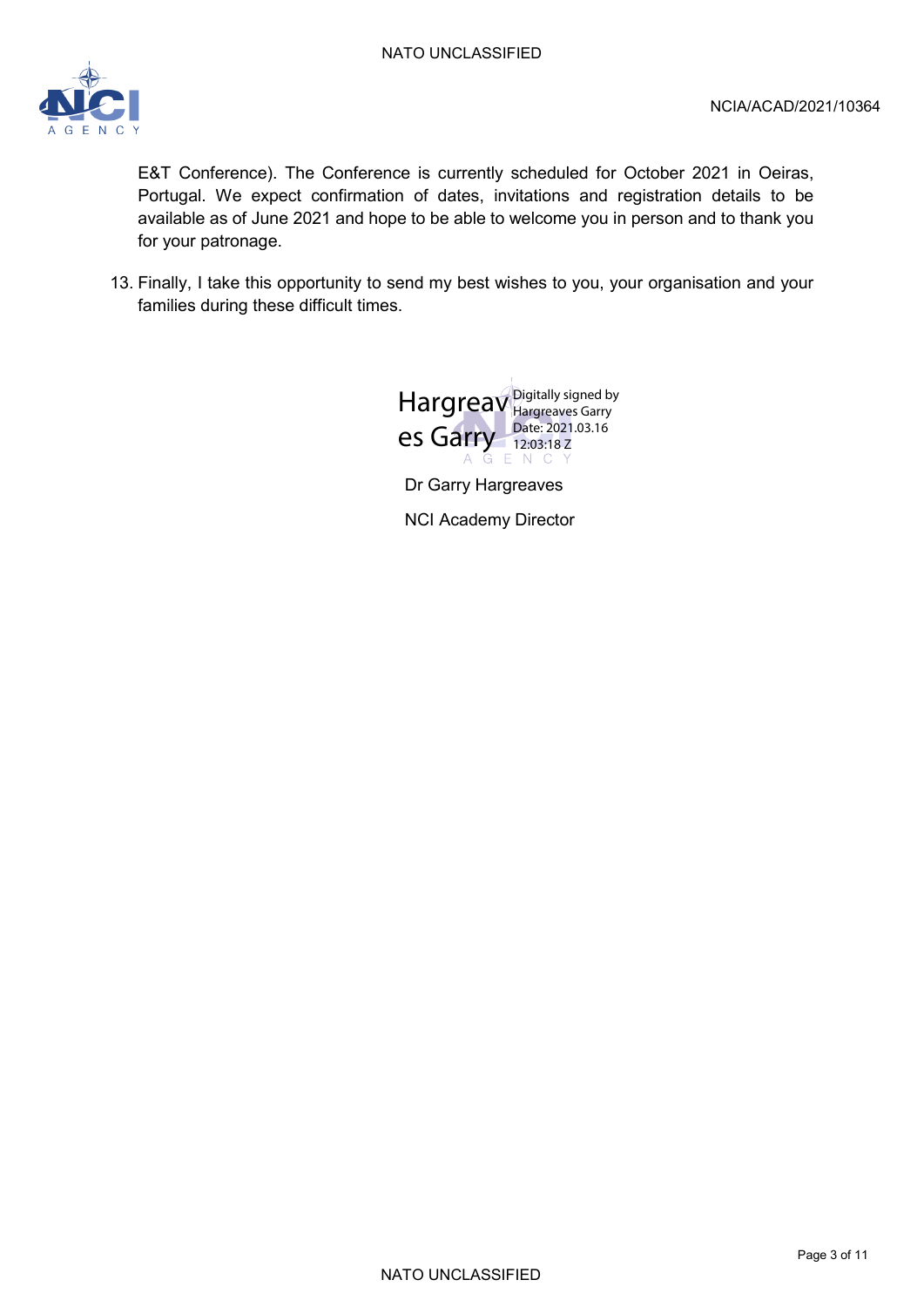

# **Distribution**

#### **ACTION**

#### **EXTERNAL**

MINISTRY OF DEFENCE ALBANIA MINISTRY OF DEFENCE BELGIUM MINISTRY OF DEFENCE BULGARIA MINISTRY OF DEFENCE CANADA MINISTRY OF DEFENCE CROATIA MINISTRY OF DEFENCE CZECH REPUBLIC MINISTRY OF DEFENCE DENMARK MINISTRY OF DEFENCE ESTONIA MINISTRY OF DEFENCE FRANCE MINISTRY OF DEFENCE GERMANY MINISTRY OF DEFENCE GREECE MINISTRY OF DEFENCE HUNGARY MINISTRY OF FOREIGN AFFAIR ICELAND MINISTRY OF DEFENCE ITALY MINISTRY OF DEFENCE LATVIA MINISTRY OF DEFENCE LITHUANIA MINISTRY OF DEFENCE LUXEMBURG MINISTRY OF DEFENCE NORTH MACEDONIA MINISTRY OF DEFENCE MONTENEGRO MINISTRY OF DEFENCE NETHERLANDS MINISTRY OF DEFENCE NORWAY MINISTRY OF DEFENCE POLAND MINISTRY OF DEFENCE PORTUGAL MINISTRY OF DEFENCE ROMANIA MINISTRY OF DEFENCE SLOVAKIA MINISTRY OF DEFENCE SLOVENIA MINISTRY OF DEFENCE SPAIN MINISTRY OF DEFENCE TURKEY MINISTRY OF DEFENCE UNITED KINGDOM HQ UNITED STATES AIR FORCE IN EUROPE (USAFE) HQ UNITED STATES ARMY EUROPE (USAREUR) HQ UNITED STATES NAVAL FORCES EUROPE (NAVEUR) HQ UNITED STATES STRATEGIC COMMAND (USSTRATCOM) MINISTRY OF DEFENCE AUSTRIA MINISTRY OF DEFENCE FINLAND MINISTRY OF DEFENCE SWEDEN MINISTRY OF DEFENCE SWITZERLAND MILITARY PARTNERSHIP DIVISION SHAPE (SHAPE MPD) NATO HQ INTERNATIONAL STAFF NATO HQ INTERNATIONAL MILITARY STAFF (IMS)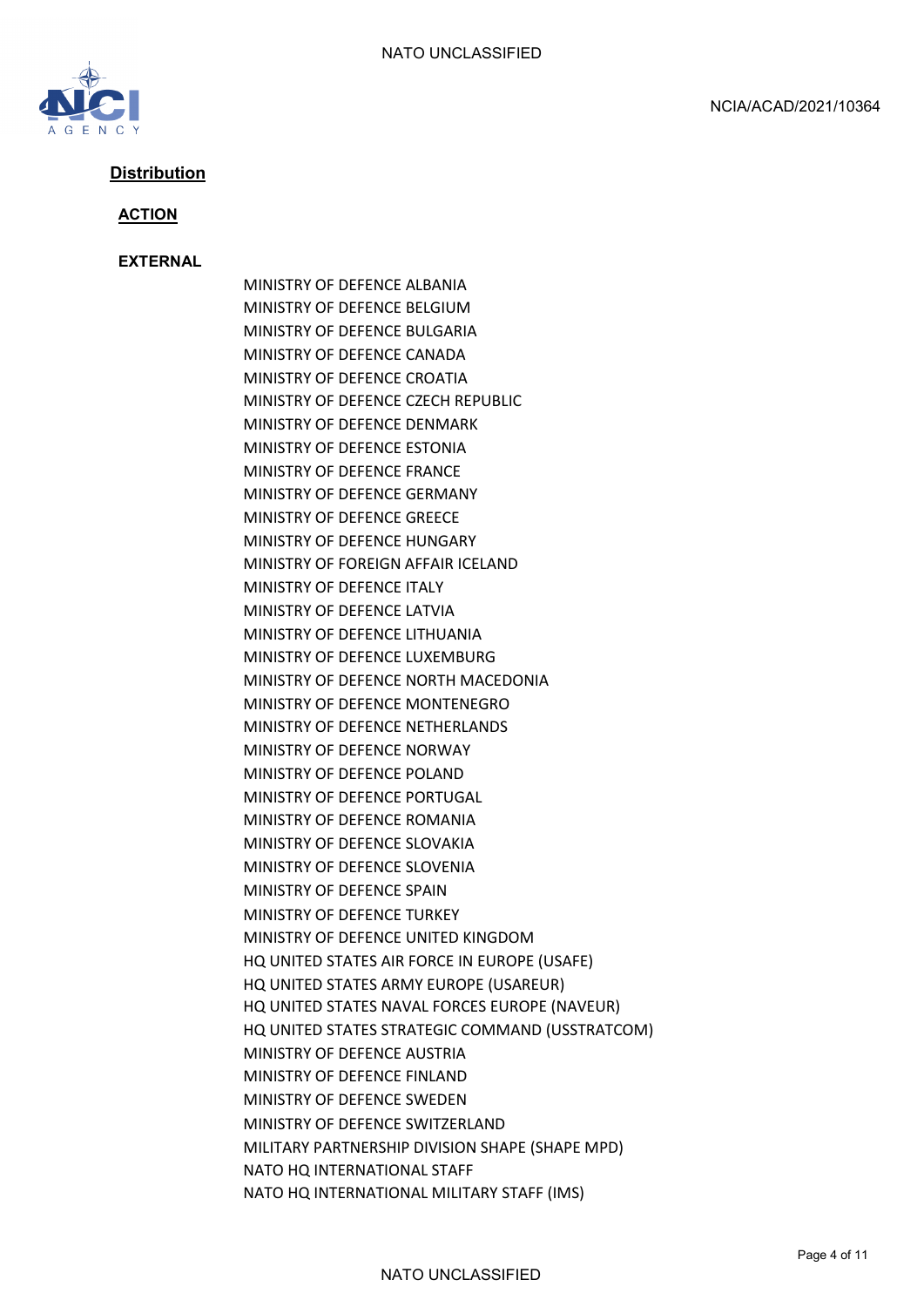

NATO HEADQUARTES CONSULTATION, COMMAND AND CONTROL STAFF (NHQ3CS) HQ ALLIED COMMAND OPERATIONS (ACO) JOINT FORCE COMMAND BRUNSSUM (JFCBS) JOINT FORCE COMMAND NAPLES (JFCNP) JOINT FORCE COMMAND NORFOLK (JFCNF) HQ ALLIED LAND COMMAND IZMIR (LANDCOM) HQ ALLIED MARITIME COMMAND NORTHWOOD (MARCOM) HQ ALLIED AIR COMMAND RAMSTEIN (AIRCOM) COMBINED AIR OPERATION CENTRE TORREJON (CAOC) COMBINED AIR OPERATION CENTRE UEDEM (CAOC) DEPLOYABLE AIR COMMAND & CONTROL CENTRE (DACCC) NATO CIS GROUP (NCISG) JOINT SUPPORT AND ENABLING COMMAND ULM (JSEC) STATIC JOINT LOGISTIC SUPPORT GROUP (SJLSG) HQ SUPREME ALLIED COMMAND TRANSFORMATION (HQ SACT) HQ ACT STAFF ELEMENT EUROPE (SACT-SEE) JOINT ANALYSIS & LESSON LEARNED CENTRE (JALLC) JOINT FORCE TRAINING CENTER (JFTC) JOINT WARFARE CENTRE (JWC) AIR FORWARD OPERATING BASES AKTION (FOB) AIR FORWARD OPERATING BASES KONYA (FOB) AIR FORWARD OPERATING BASES TRAPANI (FOB) AIR FORWARD OPERATING LOCATION OERLAND (FOL) ALLIANCE GROUND SURVEILLANCE (AGS) CENTRE OF EXCELLENCE - CIVIL MILITARY CO-OPERATION (COE CMC) CENTRE OF EXCELLENCE - COMMAND & CONTROL (COE C2) CENTRE OF EXCELLENCE - COOPERATIVE CYBER DEFENCE (COE CCD) CENTRE OF EXCELLENCE - COUNTER IMPROVISED EXPLOSIVE DEVICES (CEO CIED) CENTRE OF EXCELLENCE - COUNTER INTELLIGENCE (CEO CI) CENTRE OF EXCELLENCE - ENERGY SECURITY (CEO ENSEC) CENTRE OF EXCELLENCE - EXPLOSIVE ORDNANCE DIPOSAL (COE EOD) CENTRE OF EXCELLENCE - HUMAN INTELLIGENCE (COE HI) CENTRE OF EXCELLENCE – INTEGRATED AIR AND MISSILE DEFENCE (COE IAMD) CENTRE OF EXCELLENCE - JOINT AIR POWER COMPETENCE CENTRE (COE JAPCC) CENTRE OF EXCELLENCE - MILITARY ENGINEERING (CEO MILENG) CENTRE OF EXCELLENCE - MILITARY MEDICINE (COE MILMED) CENTRE OF EXCELLENCE - MILITARY POLICE (CEO MP) CENTRE OF EXCELLENCE - NATO INTELLIGENCE FUSION CENTRE (COE NIFC) CENTRE OF EXCELLENCE - STABILITY POLICING (CEO SP) CENTRE OF EXCELLENCE - AIR OPERATIONS (COE AO) DANISH EMERGENCY MANAGEMENT AGENCY (DEMA) EUROPEAN GENDARMERIE FORCE (EGF/EUROGENDFOR) EUROPEAN UNION MILITARY STAFF (EUMS) HQ 1 GE/NL CORPS (GNC) HQ ALLIED RAPID REACTION CORPS (ARRC) HQ EUROCORPS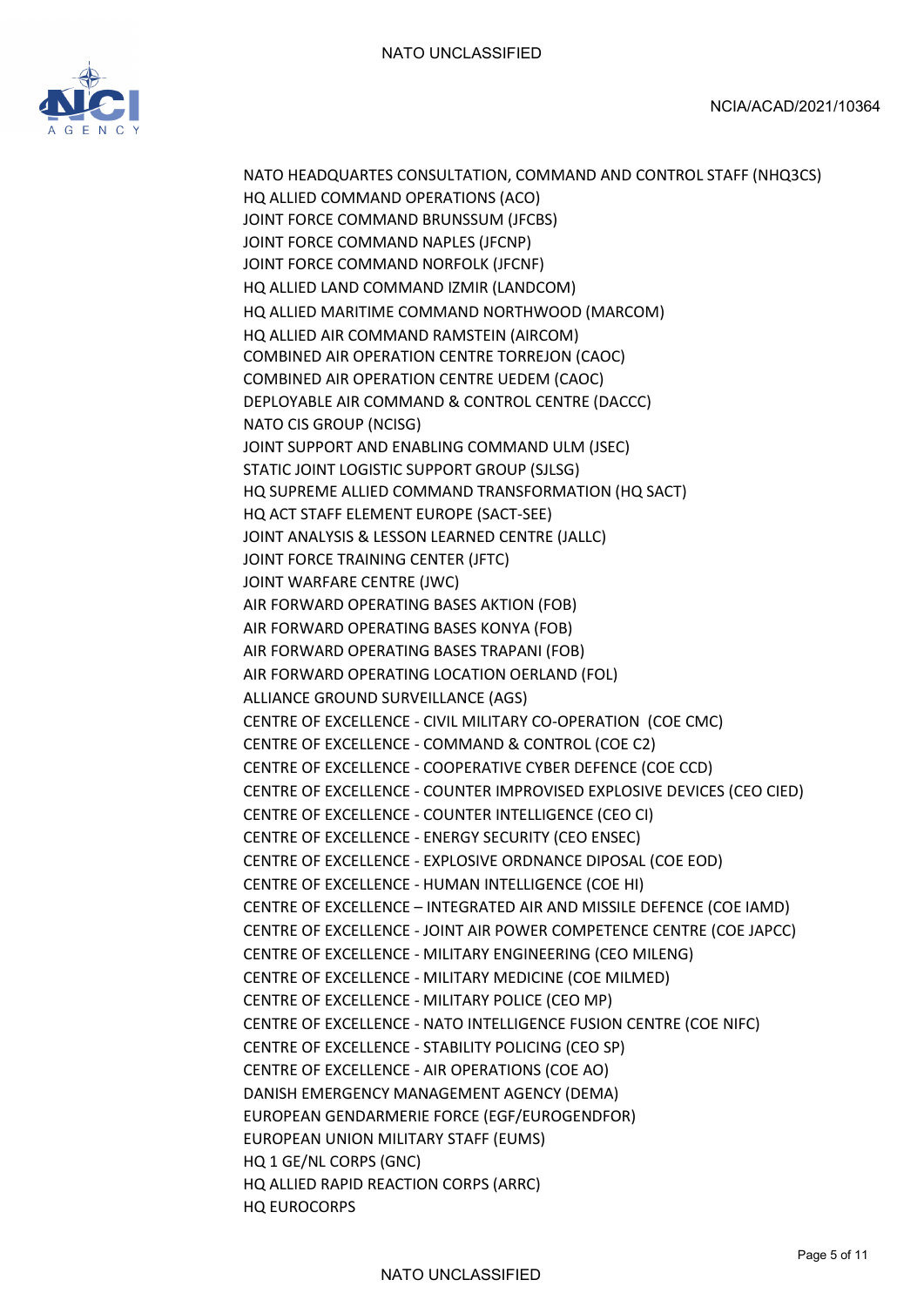

HQ FRENCH RAPID REACTION CORPS (RRC FRA) HQ KOSOVO FORCE (KFOR) HQ MULTINATIONAL CORPS NORTH-EAST (MNC NE) HQ MULTINATIONAL DIVISION NORTH-EAST (MND-NE) HQ MULTINATIONAL DIVISION SOUTH-EAST (MND -SE) HQ NATO FORCE INTEGRATION UNIT (NFIU) BULGARIA HQ NATO FORCE INTEGRATION UNIT (NFIU) ESTONIA HQ NATO FORCE INTEGRATION UNIT (NFIU) HUNGARY HQ NATO FORCE INTEGRATION UNIT (NFIU) LATVIA HQ NATO FORCE INTEGRATION UNIT (NFIU) LITHUANIA HQ NATO FORCE INTEGRATION UNIT (NFIU) POLAND HQ NATO FORCE INTEGRATION UNIT (NFIU) ROMANIA HQ NATO FORCE INTEGRATION UNIT (NFIU) SLOVAKIA HQ NATO SPECIAL OPERATIONS (NSHQ) HQ NAVAL STRIKING AND SUPPORT FORCES NATO (COMSTRIKFORNATO) HQ RESOLUTE SUPPORT MISSION(HQRSM) HQ SARAJEVO (NHQSa) HQ SKOPJE (NHQSk) HQ SOUTH-EAST EUROPE BRIGADE (SEEBRIG) JOINT ELECTRONIC WARFARE CORE STAFF (JEWCS) MOVEMENT COORDINATION CENTRE EUROPE (MCCE) MULTINATIONAL CIMIC GROUP MULTINATIONAL JOINT HQ ULM (MN JHQ ULM) NATO ADVISORY AND LIAISON TEAM (NALT) NATO AIRBORNE EARLY WARNING & CONTROL FORCE COMMAND (NAEW&C) NATO AIRBORNE EARLY WARNING & CONTROL PROGRAMME MANAGEMENT AGENCY (NAPMA) NATO AIRLIFT MANAGEMENT PROGRAMME (NAMP) NATO ALLIANCE GROUND SURVEILLANCE MANAGEMENT AGENCY (NAGSMA) NATO DEFENCE COLLEGE (NDC) NATO EUROFIGHTER AND TORNADO MANAGEMENT AGENCY (NETMA) NATO HELICOPTER MANAGEMENT AGENCY (NAHEMA) NATO RAPID DEPLOYABLE CORPS GREECE (NRDC-GRC) NATO RAPID DEPLOYABLE CORPS ITALY (NRDC-ITA) NATO RAPID DEPLOYABLE CORPS SPAIN (NRDC-ESP) NATO RAPID DEPLOYABLE CORPS TURKEY (NRDC-TUR) NATO SCHOOL OBERAMMERGAU (NSO) NATO SCIENCE AND TECHNOLOGY ORGANIZATION (NATO STO) NATO SOF SCHOOL (NSOS) NATO SUPPORT AGENCY (NSPA) ALL REGISTERED TRAINING COORDINATORS (VIA NCI ACADEMY NEWSLETTER

**INTERNAL** NCI AGENCY STAFF TRAINING SECTION

**INFO**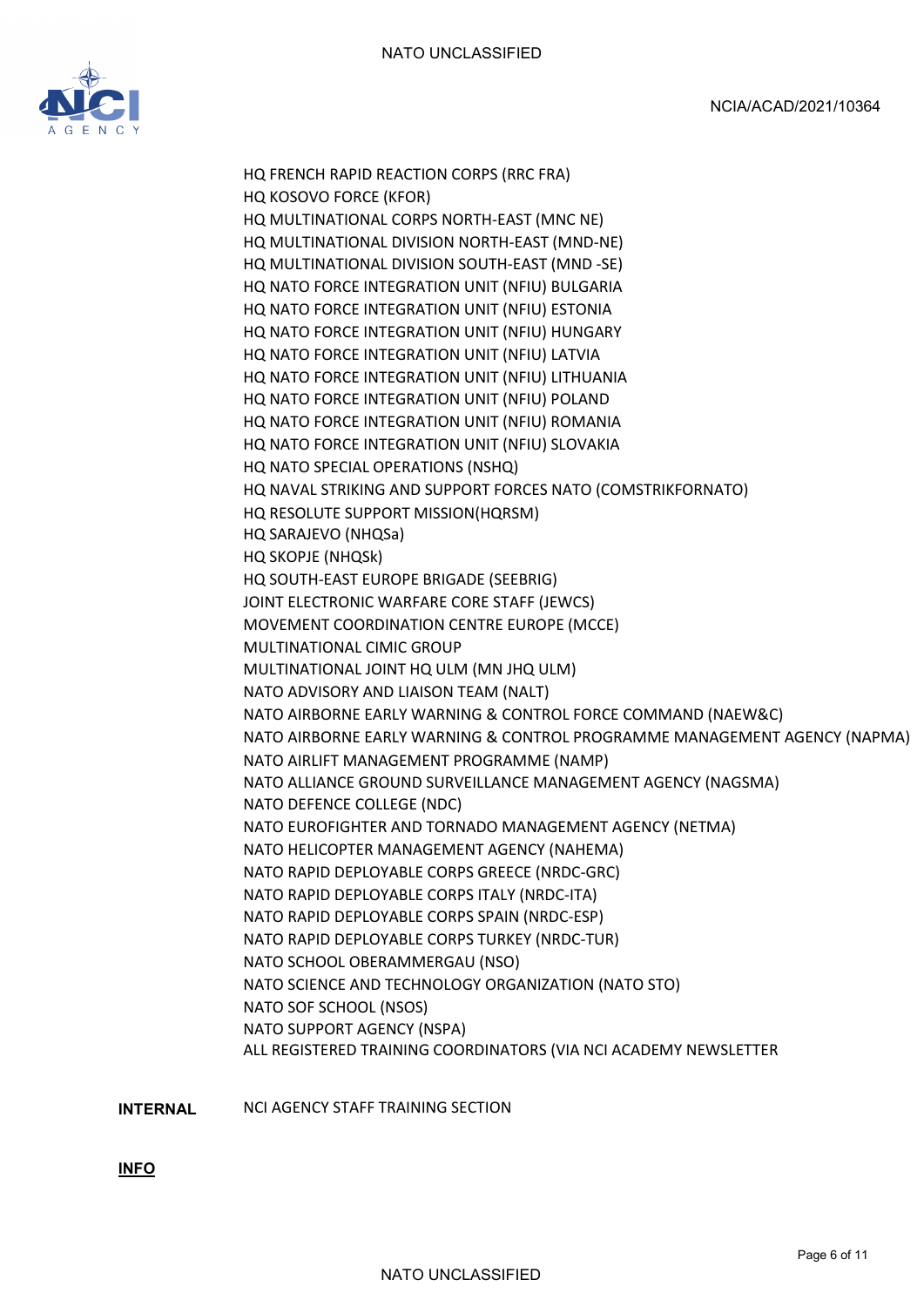

**EXTERNAL** SHAPE DCOS CIS & CYBER DEFENCE DIVISION (CCD) SHAPE FINANCE AND ACQUISITION MANAGEMENT (FINAC) SHAPE J2/J3/J4/J5 (as OPERATIONAL COURSE SPONSORS) SHAPE COMPREHENSIVE CRISIS AND OPERATIONS MANAGEMENT CENTRE (CCOMC) SHAPE J6 SERVICE MANAGEMENT BRANCH (SMB) 1<sup>ST</sup> NATO SIGNAL BATTALION 2<sup>ND</sup> NATO SIGNAL BATTALION 3RD NATO SIGNAL BATTALION

# **INTERNAL**

CHIEF OPERATING OFFICE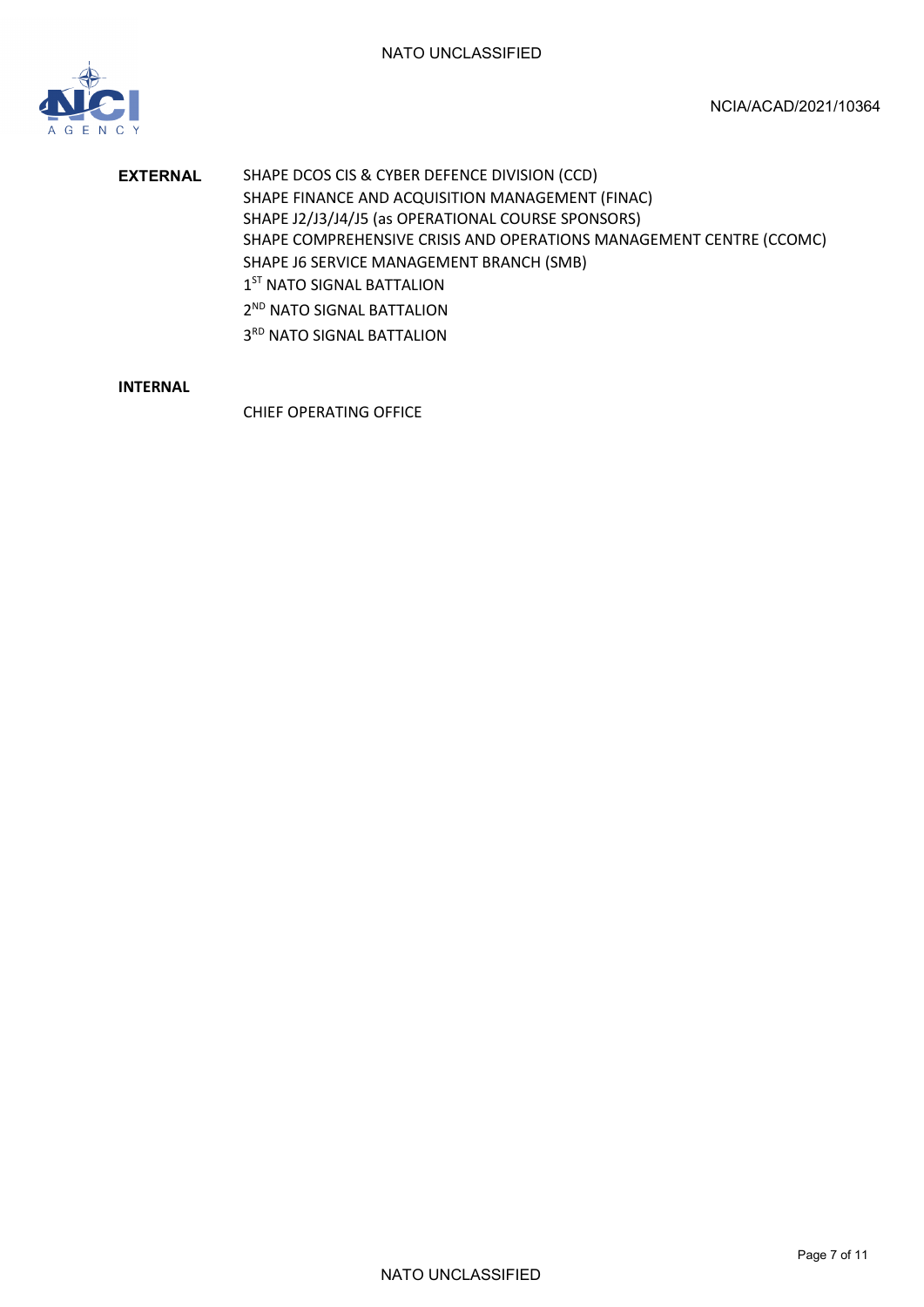

### Annex A

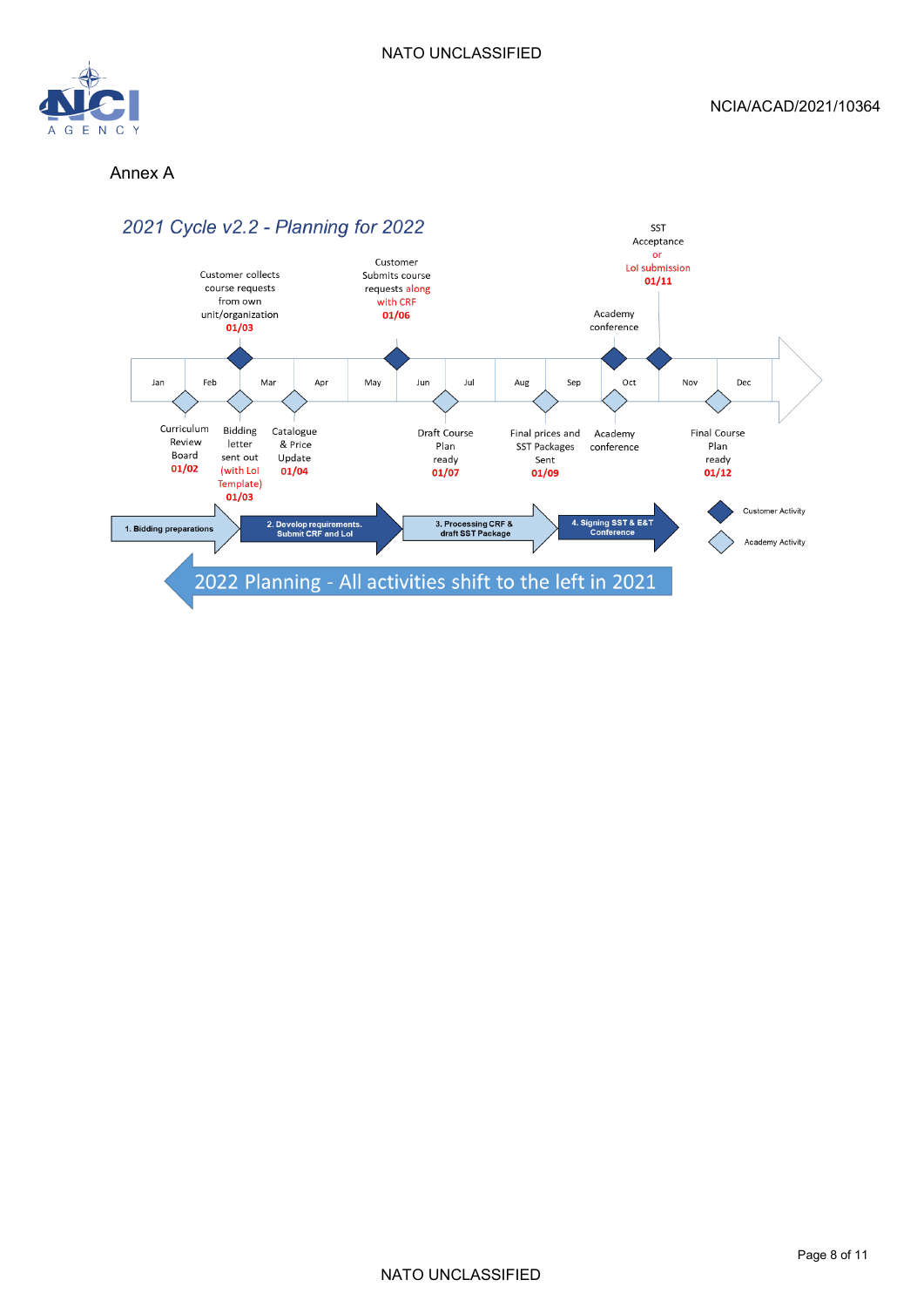

Annex B

GENERAL GUIDANCE ON LETTERS OF INTENT (LoIs)

- 1. The NCI Agency is bound by the NATO Customer Funding Regulatory Framework and we need a formal agreement before any services may be delivered. We appreciate that some customers encounter staffing challenges later in the year or may not be able to sign their SSTs until their budget is approved, which may only happen in the year of execution. To mitigate against these exceptional circumstances and to facilitate a smooth start to the training year, the NCI Agency is willing to deliver training services for a limited period if a customer has given a clear indication of their intent to sign their SST in due course through the provision of a LoI.
- 2. A LoI is a commitment to pay for the SST Management Costs and any training (up to a certain value), which may be delivered in advance of the SST signature. A LoI is also a commitment to sign the SST Package by no later than a specific date (the Commitment Date).
- 3. LoIs are to be submitted to the NCI Agency a minimum of 8 weeks prior to the start of any scheduled training to which they relate. On receipt of a LoI, mobile training team delivery at customer sites (MTTs) will be coordinated, seats will be enrolled, students will be confirmed and training will be delivered (including MTTs) up to the Commitment Date. Training will only be delivered up to the value of the financial commitment in the LoI (minus the Management Cost). Until the SST is signed, training will be arranged and delivered through mutual collaboration with the NCI Academy, following the general principals outlined in the latest version of NCI Academy Catalogue of C4ISR and Cyber at [www.ncia.nato.int/training.](http://www.ncia.nato.int/training)
- 4. MTTs will also be coordinated, seats reserved and students confirmed for a further 6 weeks after the Commitment Date. If, however, the SST is not signed by the Commitment Date, these additional MTTs, reserved seats or enrolled students will be automatically cancelled on the day following the Commitment Date. Further rescheduling of any cancelled seats/students or cancelled MTTs will only take place after SST signature.
- 5. LoIs are automatically cancelled on signature of their related SST and expire upon the Commitment Date.
- 6. This arrangement applies only to SSTs. Training delivered through other funding sources such as the AMDC2 Programme of Work or the NST C&I Partnership have their own arrangements.

2022 FIRST QUARTER TRAINING - GUIDANCE ON LETTERS OF INTENT (LOIs)

7. If a LoI is required for 2022 training delivery, it is to be submitted to the NCI Agency by 1 November 2021, or at the latest, a minimum of 8 weeks prior to the start of any training to which the LoI relates.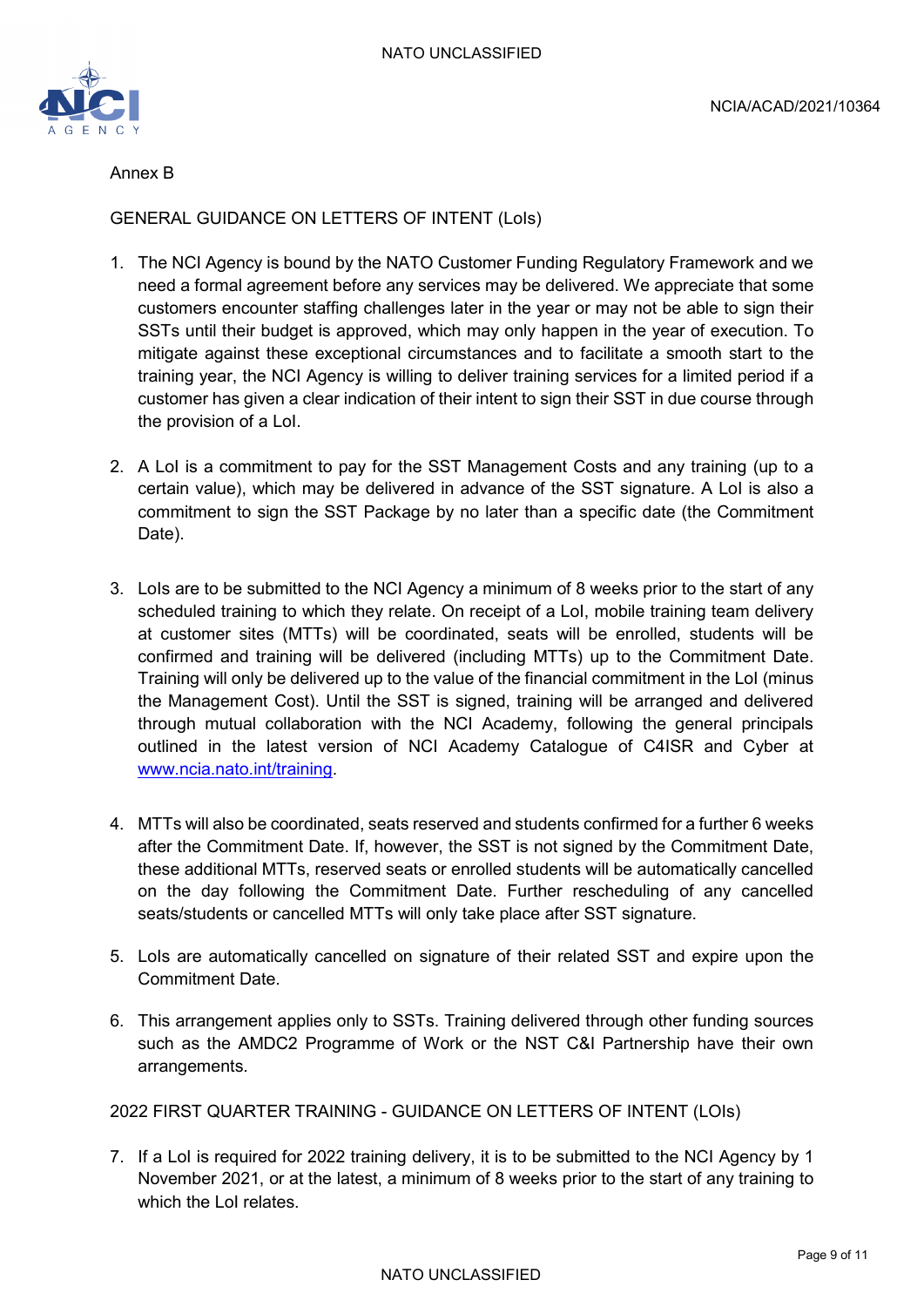

- 8. For 2022 first quarter training, the NCI Agency will accept Lols with a Commitment Date no later than 31 March 2022. In this case, MTTs will be coordinated, students will be confirmed and training will be delivered (including MTTs) up to 31 March 2022 within value of the financial commitment (minus the Management Cost).
- 9. Additionally, MTTs will be coordinated, seats reserved and students enrolled and confirmed up to 13 May 2022. If, however, the SST is not signed by 31 March, these additional MTTs, reserved seats and enrolled/confirmed students will be automatically cancelled on 1 April. Further rescheduling of any cancelled MTTs or students will only take place after SST signature.